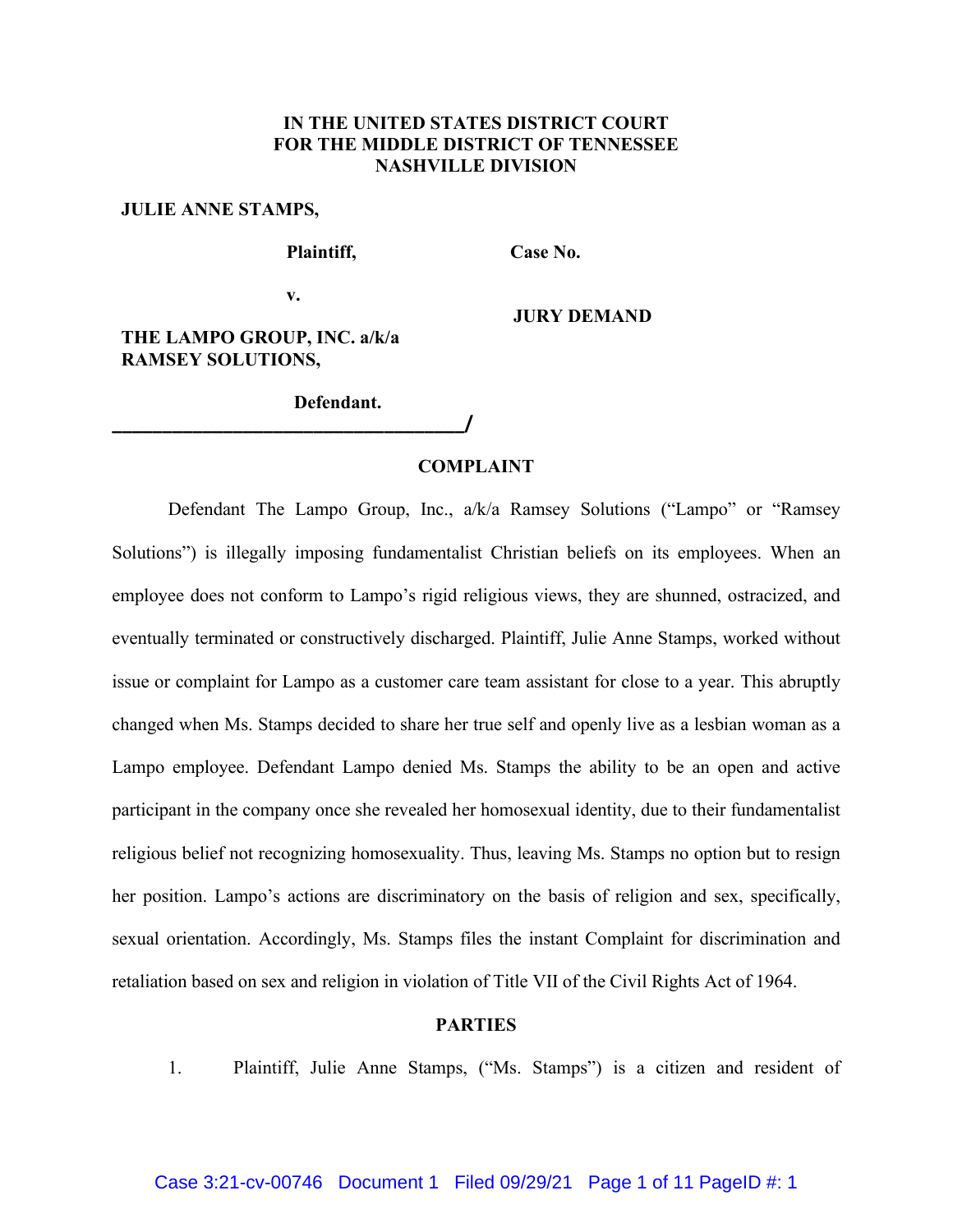Rutherford County, Tennessee, and a former employee of Defendant. Plaintiff worked for Defendant at its location in Franklin, Tennessee.

2. Defendant The Lampo Group, Inc., ("Lampo") is a limited liability company licensed to transact business in Tennessee. Its registered agent for service of process is Mark Floyd, 1011 Reams Fleming Blvd, Franklin, TN, 37064-1844. At all material times, Defendant has been an employer as defined by Title VII and under state law.

3. At all times material to this action, Defendant has employed 15 or more employees

4. At all times material to this action, Defendant was an employer within the meaning of Title VII of the Civil Rights Act.

#### **JURISDICTION AND VENUE**

5. This is an action for unlawful employment practices brought under Title VII of the Civil Rights Act of 1964, 42 U.S.C. §§ 2000e *et seq*. ("Title VII").

6. The Court has jurisdiction under 28 U.S.C. §§ 1331, 1343(a)(4). Venue is proper under 28 U.S.C. § 1391.

7. Plaintiff complied with all conditions precedent to the filing of her claims pursuant to 42 U.S.C. § 12101 *et. seq*, to wit: a charge of discrimination was filed with the Equal Employment Opportunity Commission ("EEOC") within 300 days of the unlawful employment practice; the EEOC issued Plaintiff a Notice of Right to Sue and this action was commenced within 90 days of receipt of the EEOC's Notice of Right to Sue.

#### **FACTS**

1. Ramsey is a private for-profit media company that provides advice about personal finance. Ramsey is not a religious institution, church, nor affiliated with any specific church. Founder Dave Ramsey has specifically stated that his business is "not a church and not a cult" yet,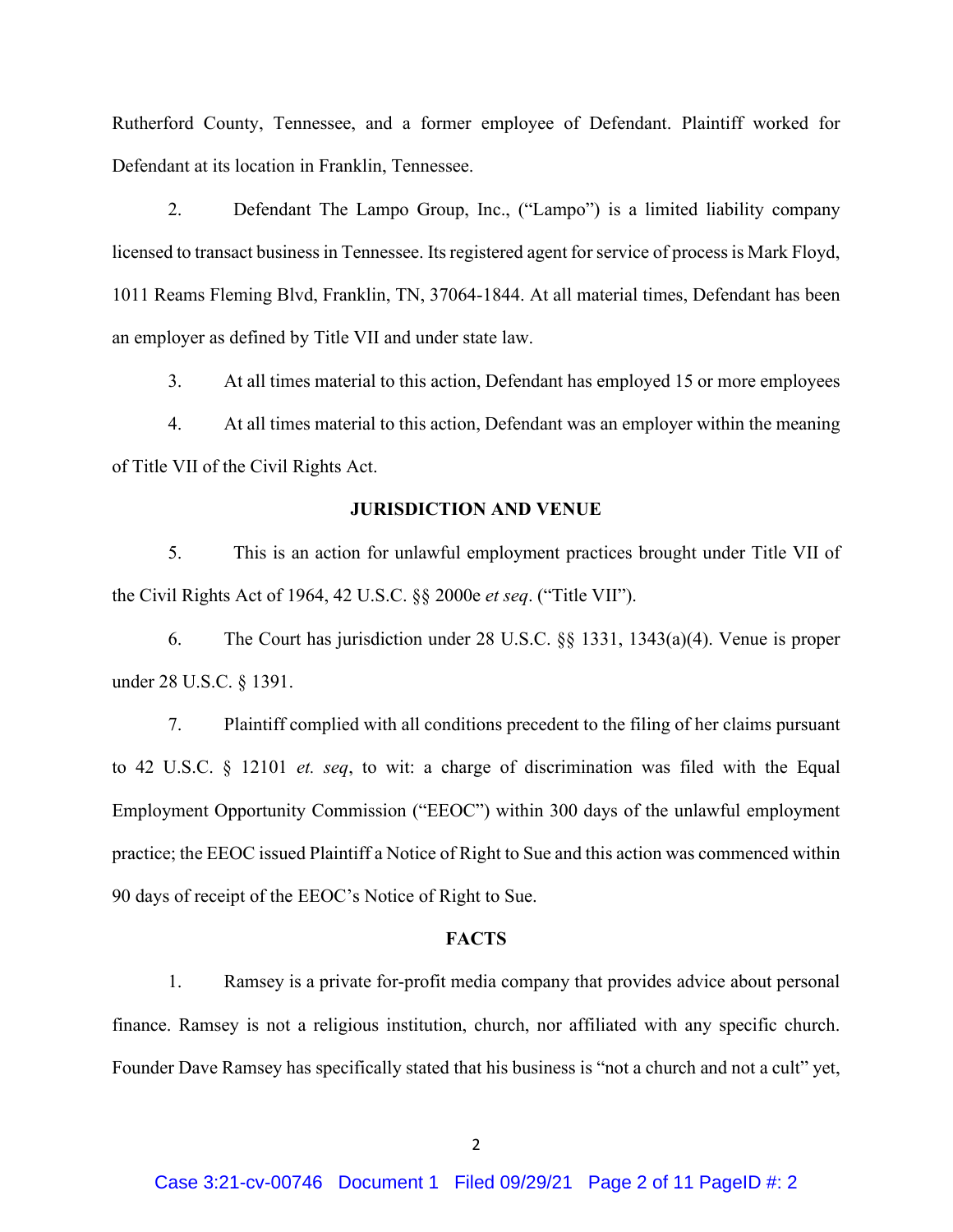he imposes a mandatory biblically based code of conduct on its employees, irrespective of the employee's personal religious beliefs.<sup>[1](#page-2-0)</sup>

2. Dave Ramsey, further contends with respect to the company's mandatory moral code of conduct, "I've got a right to tell my employees whatever I want to tell them," he said in a Q&A segment about the company code of conduct posted on the company website. "They freaking work for me."

3. Upon information and belief, Ramsey's contention includes justifying discrimination at Ramsey Solutions against employees on the basis of sex, including sexual orientation and religion. In other words, these beliefs are inconsistent with civil rights laws prohibiting discrimination on the basis of a protected class when Dave Ramsey imposes his own personal religious beliefs on the employees of Lampo.

4. It is well-know that the culture at Lampo supports marriage between one man and one woman and does not endorse or support homosexuality or a homosexual lifestyle. In fact, there is no evidence that Lampo has ever hired an openly gay or lesbian person.

5. Founder Dave Ramsey hold himself out as a fundamentalist Christian who subscribes to the viewpoint that homosexuality is a sin. Ramsey's company follows the fundamentalist position that deplores the proliferation of all homosexual practices and reaffirms the position that all such practices are sinful, immoral, and are condemned by the Bible.

6. In furtherance of its policies that are hostile to the LGBTQ community, Dave Ramsey has banned pastors who have expressed support for the LGBTQ community from speaking at weekly, mandatory devotional meetings that Ramsey Solutions' employees are required to attend.

<span id="page-2-0"></span><sup>&</sup>lt;sup>1</sup> "Employees Have to Follow a Moral Code," Blog Post, September 16, 2021, https://www.ramseysolutions.com/business/employees-have-to-follow-the-moral-code.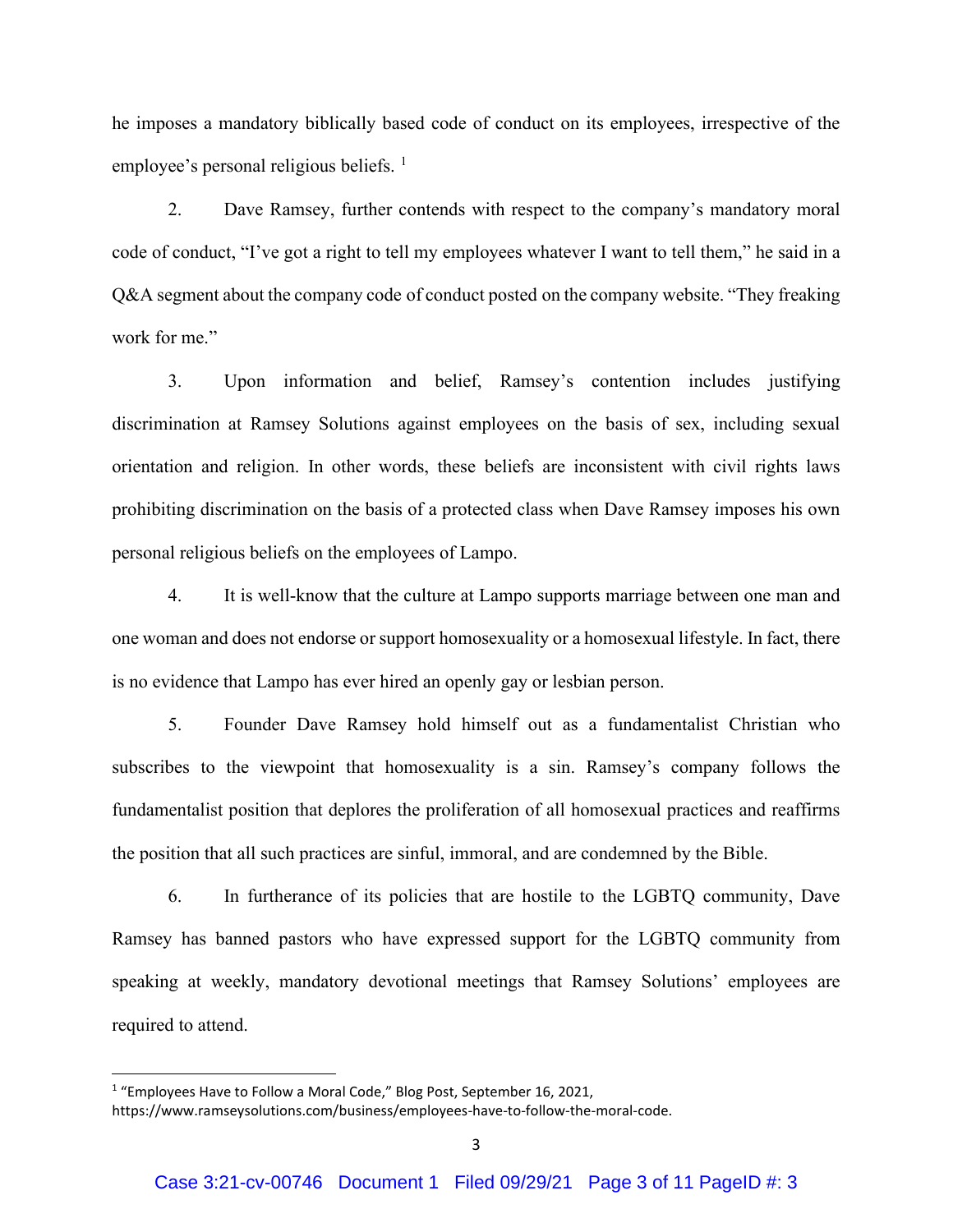7. Ramsey Solutions' Company Conduct as set forth in their handbook states, "The image of Ramsey Solutions is held out to be Christian. Should a team member engage in behavior not consistent with traditional Judeo-Christian values or teaching, it would damage the image and the value of our good will and our brand. If this should occur, the team member would be subject to review, probation, or termination."

8. The righteous living core value states that "We believe that character matters. All the time" and "Who you are is far more important than what you do. We aren't perfect, but we want to get better. No cheating, stealing or lying. Goal # 1 is to be men and women of integrity."

9. Ms. Stamps was hired as a Team Assistant for the Lampo customer care team in July 2019 and transitioned to the role of Assistant to the Director of Customer Care in January 2020.

10. When Ms. Stamps was hired, she was married to a cis-gendered male and was engaged in a heterosexual lifestyle.

11. Throughout her eleven months at Lampo, Ms. Stamps performed exceptionally. She enjoyed her role and became close with her colleagues and supervisor, Melissa Wilhoite.

12. In the Spring of 2020, Ms. Stamps began to come to terms with her sexuality. In particular, that she had struggled with her sexuality since she was in middle school and that she was ready to live her life in a more open and honest way. Thus, she came to terms that her sexual orientation was not that of a cis-gendered heterosexual, but that she was gay.

13. As a result, Ms. Stamps and her husband's marriage began to decline. They decided to divorce in May of 2020.

14. Throughout her employment at Lampo, Ms. Stamps was encouraged to share her personal life with and seek advice from her supervisor Ms. Wilhoite. During the turbulent time of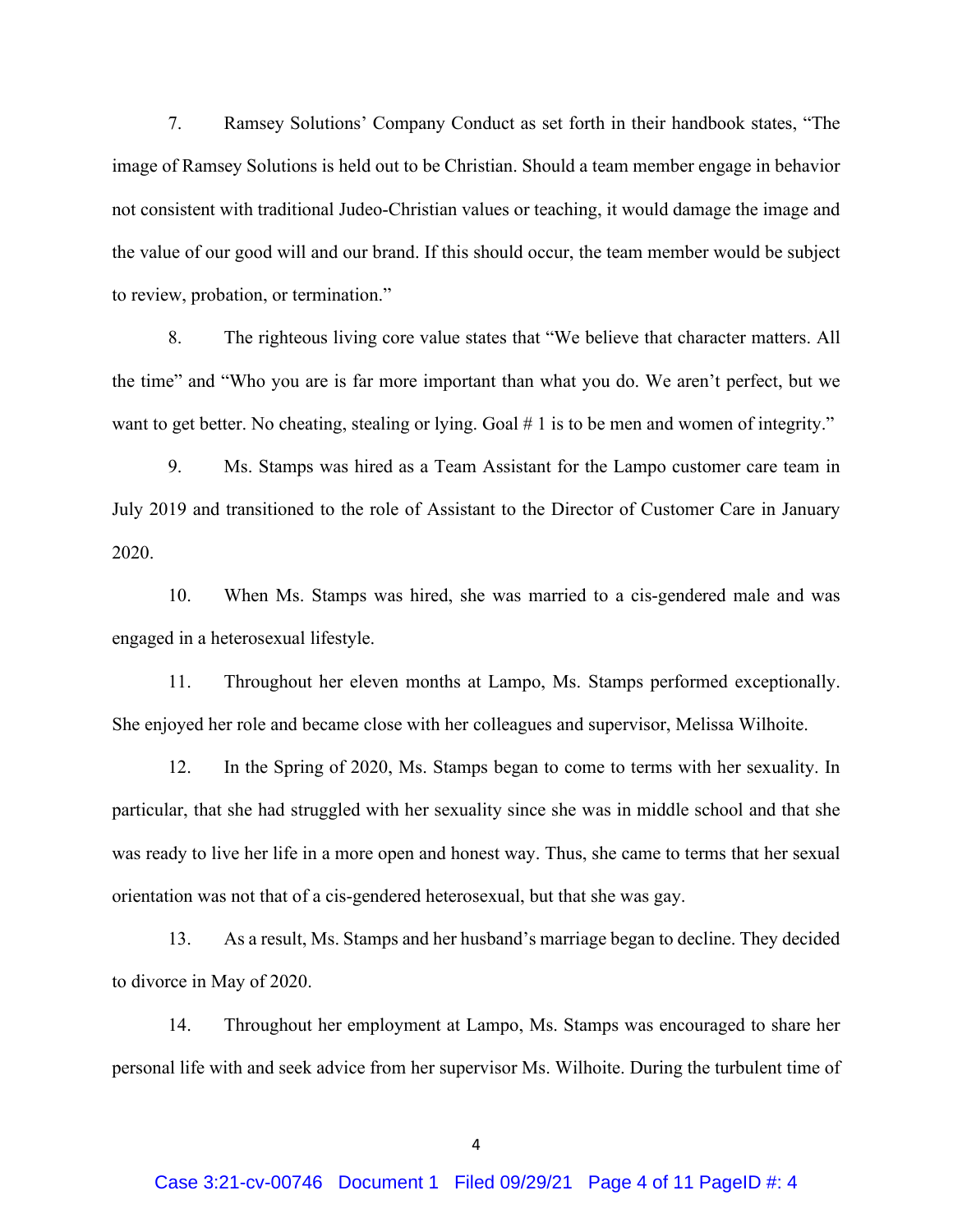her marriage ending, Ms. Stamps kept Ms. Wilhoite apprised of the situation and her homelife struggles.

15. In mid-May 2020, Ms. Stamps told Ms. Wilhoite that she is a lesbian and that her sexuality was a main contributor to her decision to divorce her husband.

16. Ms. Wilhoite responded that Ms. Stamps should pray about it and asked if Ms. Stamps was seeing any type of Christian counselor. Ms. Wilhoite recommended a Christian counselor to Ms. Stamps that Ms. Wilhoite knew had "saved" another person who had expressed a homosexual sexuality.

17. After coming out to her family as a homosexual woman in the beginning of June 2020, Ms. Stamps approached Ms. Wilhoite about the possibility of coming out as a lesbian to the Lampo office. Ms. Stamps feared that her sexuality would be prohibited by Lampo, because it imposes its version of Christianity and "Judeo-Christian" values on its employees, in part as set forth in its "righteous living" core value.

18. Upon information and belief, the imposition of so- called "Judeo-Christian" values, is typically just a selective interpretation of the Bible as a means impose rigid behavioral rules and expectations on people, or in this case, employees of a for-profit company.

19. Ms. Stamps asked Ms. Wilhoite what would happen to her employment if she told her colleagues that she is a lesbian. Ms. Wilhoite responded by saying that Ms. Stamps needed to choose whether she wanted to remain employed at Lampo or not.

20. Confused, Ms. Stamps assured Ms. Wilhoite she did not want to leave her job. After Ms. Wilhoite failed to give more specifics, Ms. Stamps asked outright if she would be allowed to bring a same-sex partner to the company holiday party. Ms. Wilhoite responded no.

21. Ms. Stamps further asked whether she would be allowed to bring a same-sex partner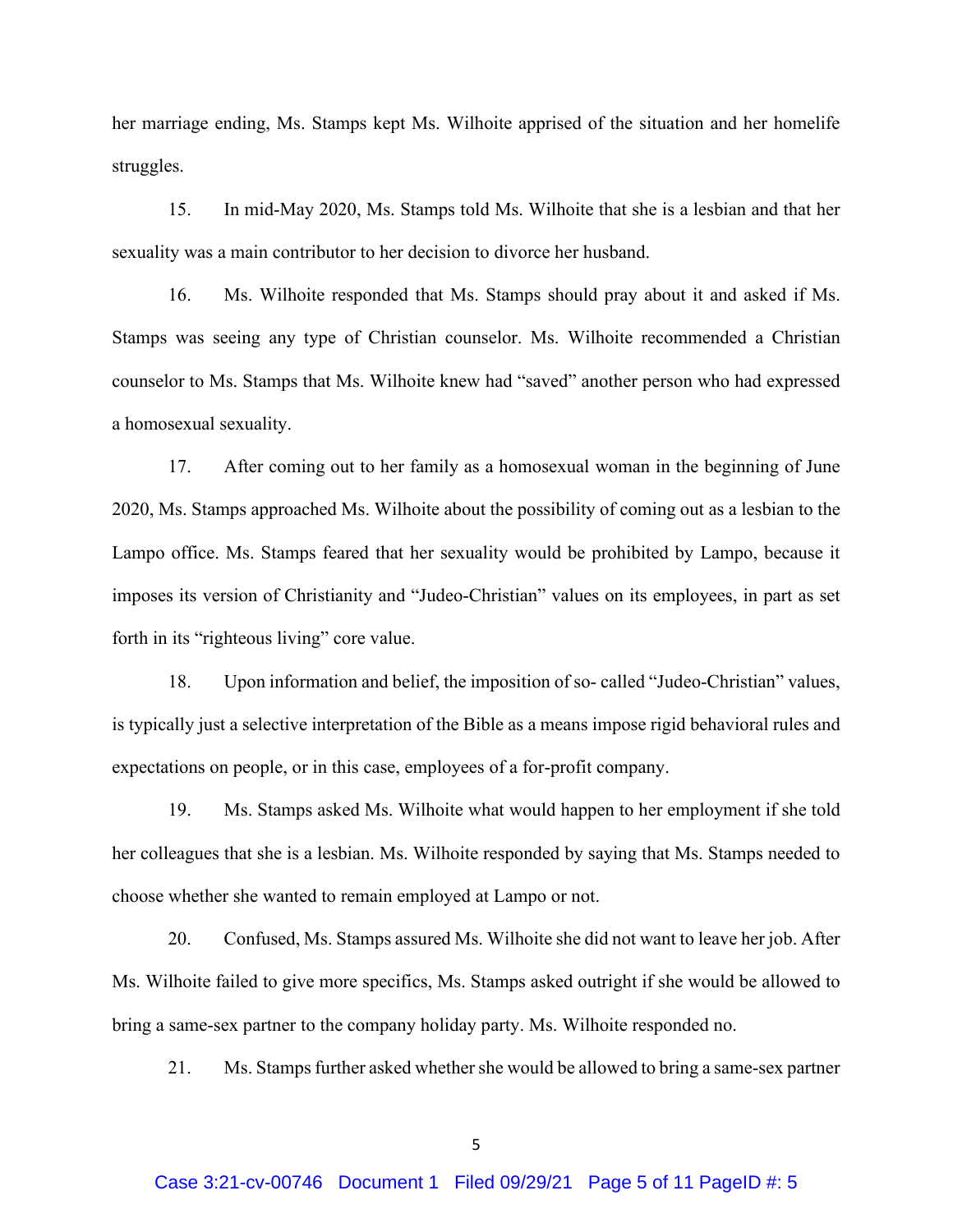onto the Lampo campus. Ms. Wilhoite responded no. Ms. Wilhoite went on to say that Ms. Stamps would not be able to tell anyone she was a lesbian or post on social media about her sexuality if she remained a Lampo employee.

22. This direction from her supervisor that Ms. Stamps could not tell anyone of her homosexuality, and in fact would actively need to hide her sexuality led Ms. Stamps to believe that in order for her to stay within its employment, she would have to remain in the closet and refrain from sharing her true sexuality in the workplace.

23. Hiding and lying about her sexuality would be a violation of Ramsey's "Righteous Living" core value which condemns dishonesty and applauds integrity.

24. Rather than continue to live a life in secret, Ms. Stamps told her supervisor she was going to come out about her sexuality. In response, Ms. Stamps' supervisor informed her that she had to give two weeks' notice of her intent to resign and that an exit interview would be scheduled.

25. Ms. Stamps informed Lampo that she would be resigning and mutually discussed with Human Resources that her last day of employment would be June 19, 2020. The Human Resources Department scheduled an Exit Interview for Ms. Stamps on June 19, 2020.

26. Ms. Stamps does not share Lampo's belief, as expressed by her supervisor, that homosexuality is inconsistent with her faith or a sin. To the contrary, her honestly held Christian belief is that living a whole and honest life is consistent with her faith and that it is not man's nor the church's place, and certainly not her employer's place, to judge her personal relationship with God. Ms. Stamps believes that one's faith is deeply personal and her own and that she can openly live out her faith and indeed, the way God made her, in an authentic and open way at a time and place of her choosing. Moreover, she believes that God reveals different things at different times, even through the Bible, and her fundamental truth is to live authentically and love one another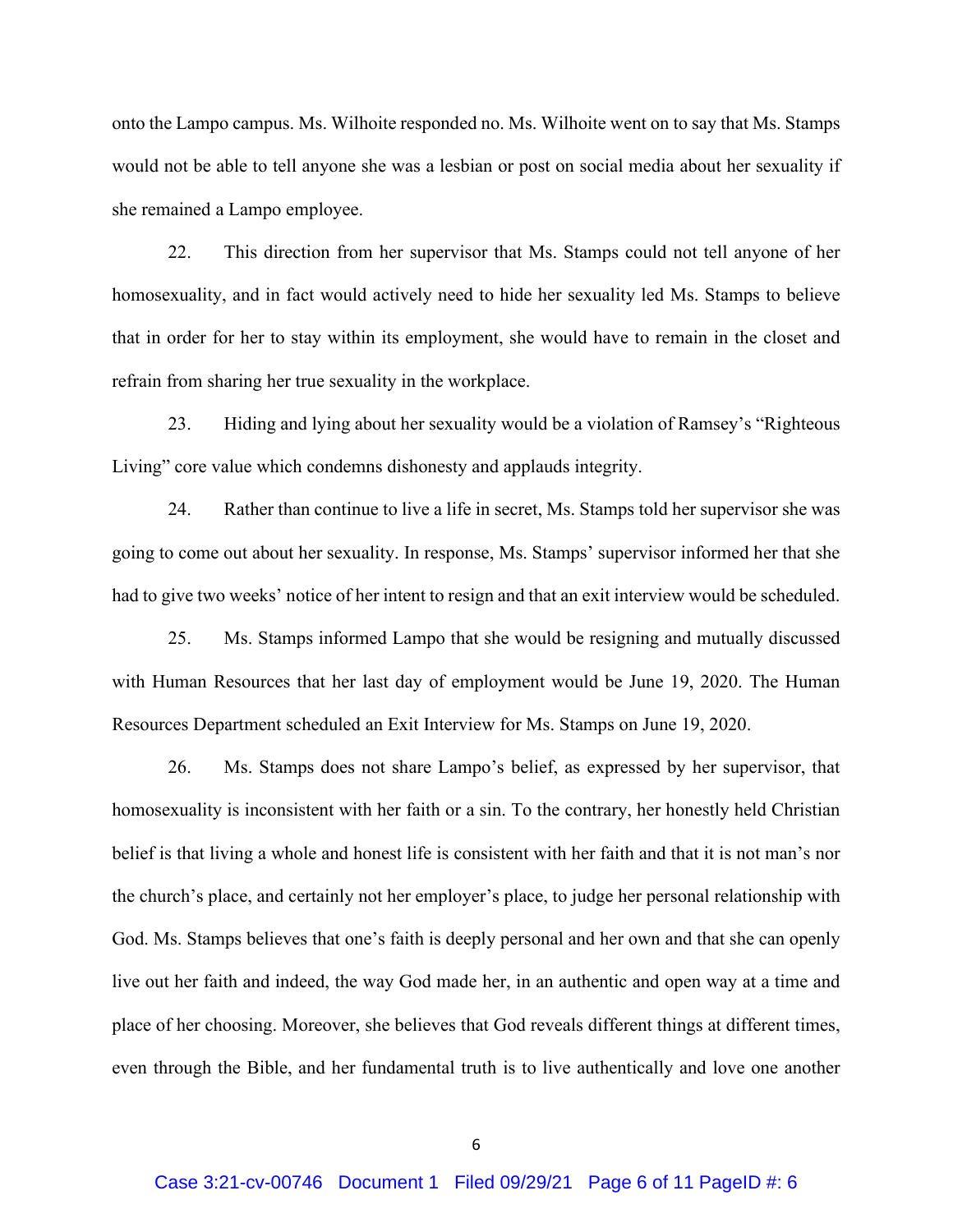without judgment. But, at any rate, she does not believe her personal faith should be a basis for discrimination in the workplace because it is a deeply personal calling and relationship.

27. On June 15, 2020, the United States Supreme Court published its opinion in *Bostock v. Clayton County*, which held that discrimination based on homosexuality was discrimination "because of sex" and was prohibited by Title VII of the Civil Rights Act of 1964.

28. Mid-morning on June 15, 2020, after the *Bostock* opinion had been covered in the news, Ms. Stamps was informed that her exit interview and last day as a Ramsey employee was moved forward to the morning of June 17, 2020, and she was terminated and told that Ramsey did not agree "with that lifestyle." After her morning exit interview, Ms. Stamps was escorted off the Lampo premises.

#### **Count I**

# **Violation of Title VII of the Civil Rights Act – Sex Discrimination/Retaliation (Disparate Impact and Disparate Treatment)**

29. Plaintiff restates and incorporates herein the foregoing paragraphs.

30. Plaintiff was subjected to disparate treatment in the terms and conditions in the Defendant's workplace because of her sexual orientation.

31. Defendant's policies have a disparate impact on LGBTQ employees which essentially requires them to be untruthful and stay closeted if they wish to remain employed.

32. Plaintiff was subjected to disparate terms and conditions of employment that other similarly situated heterosexual employees were not subject to. In particular, she was told she would not be allowed to be her true self at work, she would not be able to attend company events with a partner, girlfriend or spouse of the same sex, she would not be allowed to post on social media about her partner, girlfriend or spouse of the same sex, and that she would be subject to termination if she did not comply with these rules. Heterosexual couples are not subject to similar restrictions.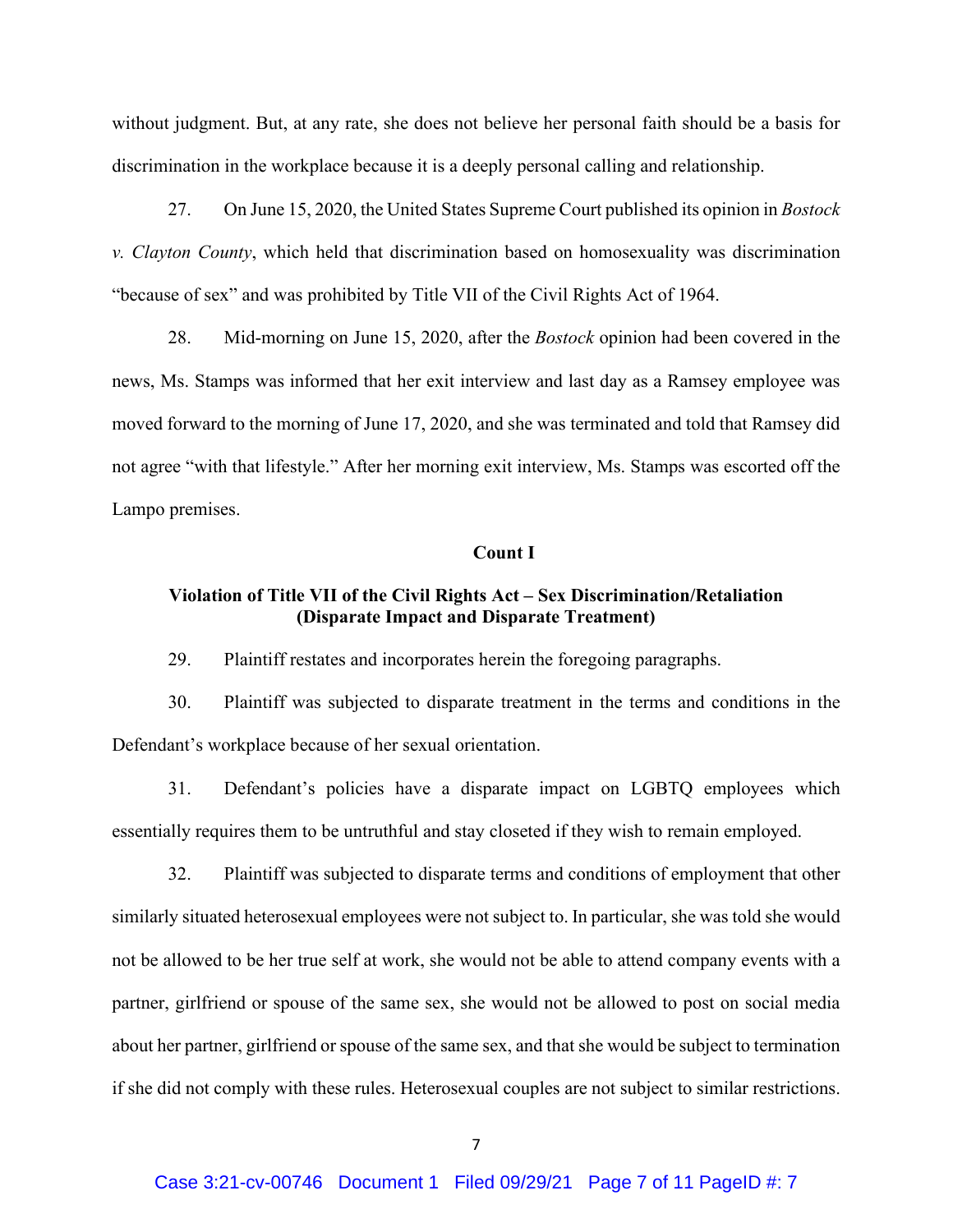33. Plaintiff was qualified for her position.

34. Plaintiff suffered adverse employment actions as a result of discrimination on the basis of sexual orientation, including, but not limited to different terms and conditions of employment and as a result, and she was terminated and/or constructively discharged from her employment.

35. As a direct and proximate result of Defendant's unlawful acts, Plaintiff suffered and continues to suffer emotional pain, suffering, personal and professional embarrassment, humiliation, inconvenience, lost earnings, benefits and actual costs incurred as a result of her loss of employment.

36. As a result, Plaintiff is entitled to recover her damages, including lost wages and benefits, compensatory and punitive damages, attorneys' fees, costs, interest, reinstatement, front pay and benefits, and any other legal and equitable relief to which she may be entitled.

# **Count II Violation of Title VII- Religious Discrimination/Failure to Accommodate/Retaliation (Disparate Impact and Disparate Treatment)**

37. Plaintiff restates and incorporates herein the above paragraphs in their entirety.

38. Plaintiff is a Christian. Her practice and belief of Christianity is that Christianity is a personal relationship with God that is not to be dictated by others and that it is above all a loving, inclusive, not punitive and judgmental faith. Her practice of Christianity differs from Defendant.

39. Plaintiff requested an accommodation from Defendant's fundamentalist religious morality code. In particular, that she be allowed to practice her Christian faith as she believes it to be, which is personal, non-judgmental and loving, as such she merely wanted to be treated in the same non-discriminatory manner as a heterosexual/cis-gender person in the workplace. She was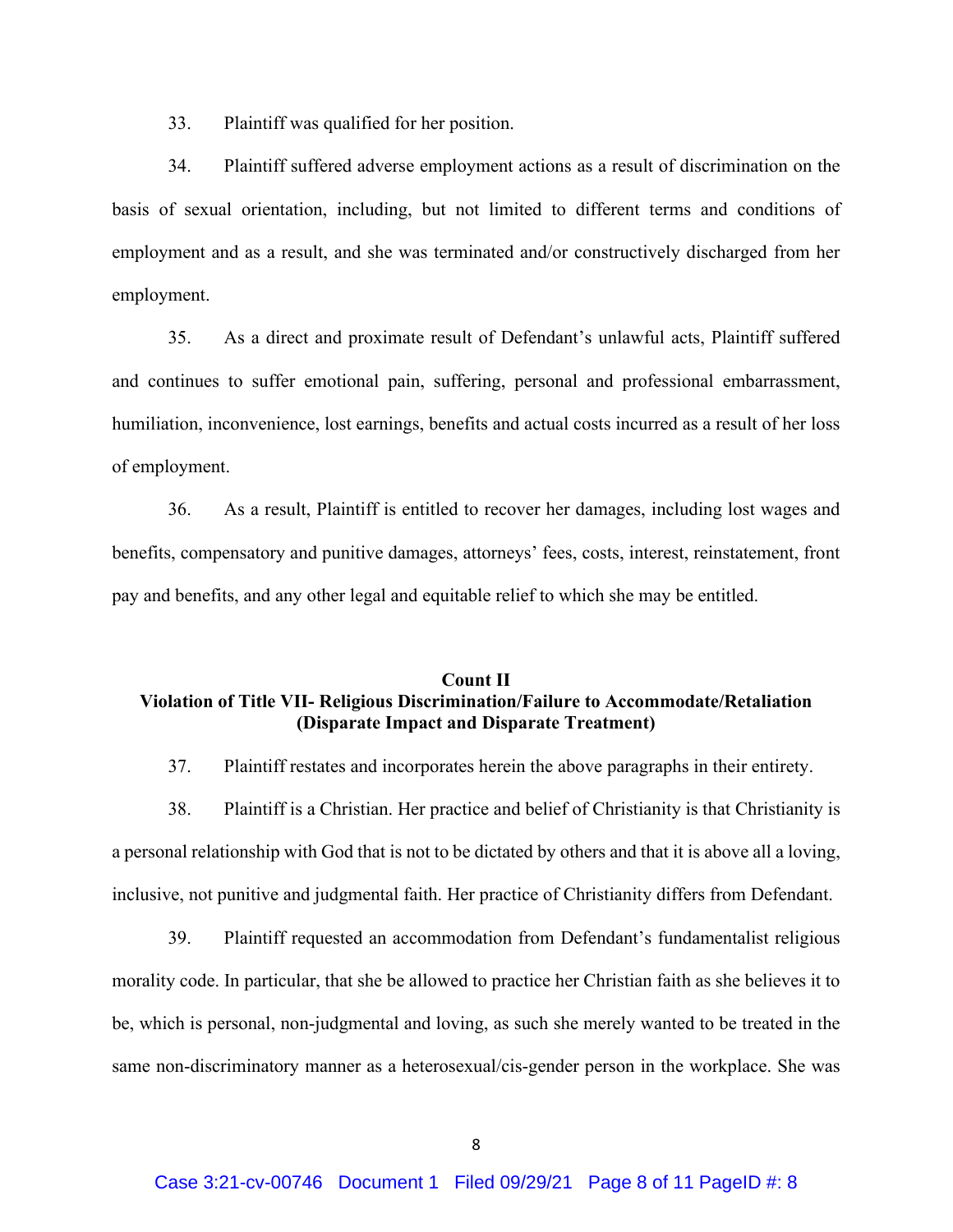informed this would not be possible and that she would need to remain to closeted and refrain from any public disclosure of her sexuality to remain employed.

40. Plaintiff engaged in protected conduct when she notified her supervisor that she was homosexual and asked whether her homosexuality was permissible at Ramsey Solutions and whether she would be allowed to participate in company activities like all other employees.

41. Defendant discharged Plaintiff's employment by creating an intolerable working condition of requiring her to hide and lie about her sexual orientation. Based on Defendant's "Core Values" which incorporate a "righteous living" value allegedly premised on its interpretation of "Judeo-Christian" values that it believes prohibits and condemns homosexuality.

42. Defendant constructively discharged Plaintiff's employment because of its fundamentalist Christian, religious-based Core Value policy which discriminates against employees who do not strictly adhere to Ramsey's interpretation of "Judeo-Christian" values for nonwork-related behavior which includes sexuality.

43. Plaintiff does not adhere to Ramsey's interpretation of "Judeo-Christian" values for nonwork-related behavior nor its interpretation that homosexuality is amoral and should be condemned.

44. Defendant discriminated against and retaliated against Plaintiff when it was terminated and/or constructively discharged her for having different religious beliefs than what Ramsey imposes on its employees.

45. Allowing a religious accommodation in the form of an exception to Ramsey's righteous living policy which purports to condemn homosexuality would not have imposed any sort of undue hardship on Ramsey.

46. Defendant's Righteous Living policy has a discriminatory impact on employees

9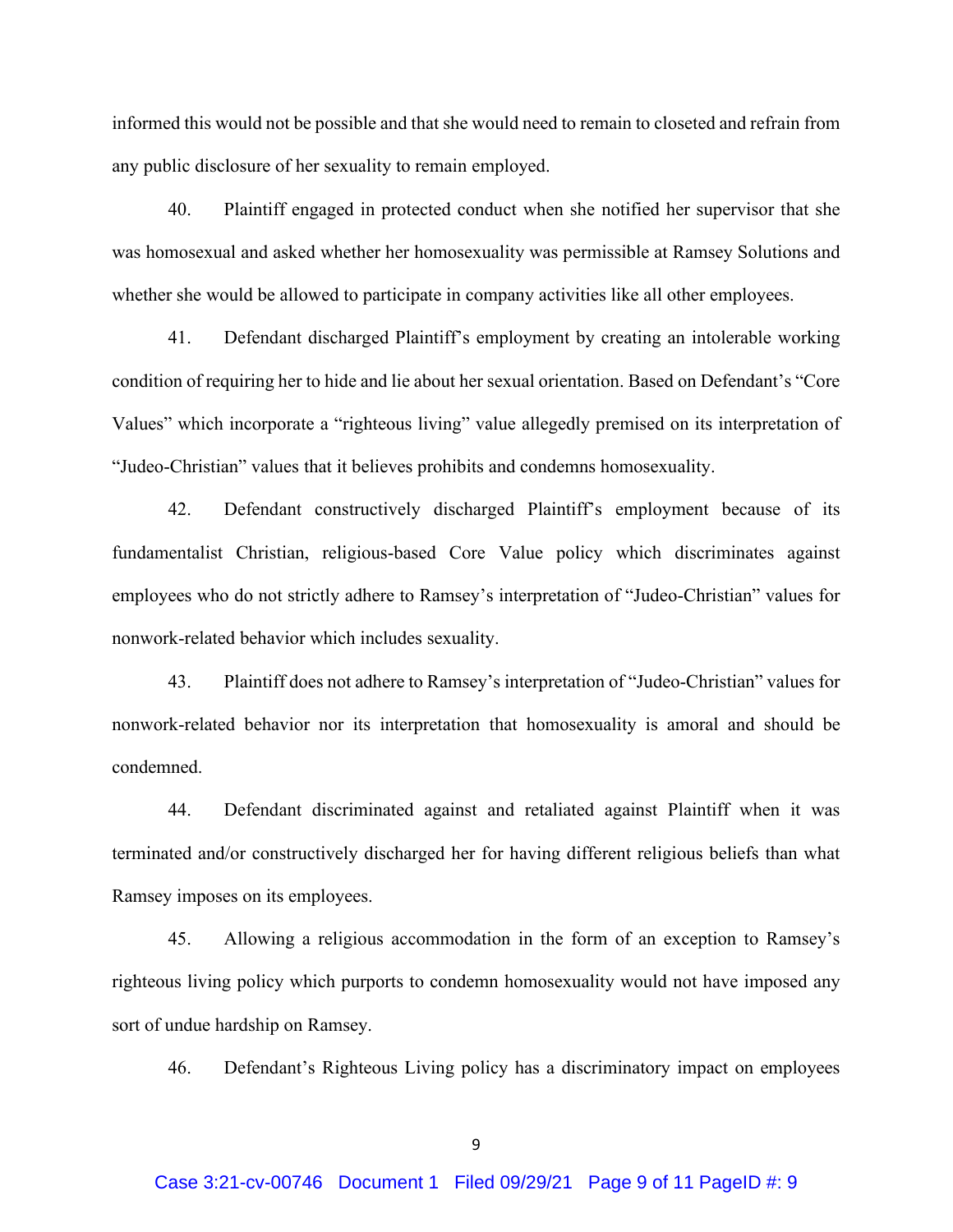like Plaintiff who do not share the same rigid religious beliefs as Ramsey seeks to impose on its employees.

47. As a direct and proximate result of Defendant's unlawful acts, Plaintiff suffered and continues to suffer emotional pain, suffering, professional and personal embarrassment, humiliation, lost earnings, benefits and actual costs incurred as a result of her loss of employment..

48. As a result, Plaintiff is entitled to recover damages, including lost wages and benefits, compensatory damages, punitive damages, attorneys' fees, costs, interest, reinstatement, front pay and benefits, cost of replacement medical coverage or reimbursement for medical expenses, and any other legal and equitable relief to which she may be entitled.

### **RELIEF REQUESTED**

Plaintiff respectfully requests:

1. A jury trial;

- 2. Judgment in favor of Plaintiff and against Defendant on all counts in this action;
- 3. Back pay and damages for lost benefits;
- 4. Reinstatement or front pay;
- 5. Compensatory damages for embarrassment, humiliation, stress, anxiety,

inconvenience, and loss of enjoyment of life;

- 6. Punitive damages;
- 7. Attorneys' fees and expenses;
- 8. Prejudgment interest and, if applicable, post-judgment interest; and
- 9. Such other and further legal or equitable relief to which he may be entitled.

Respectfully submitted,